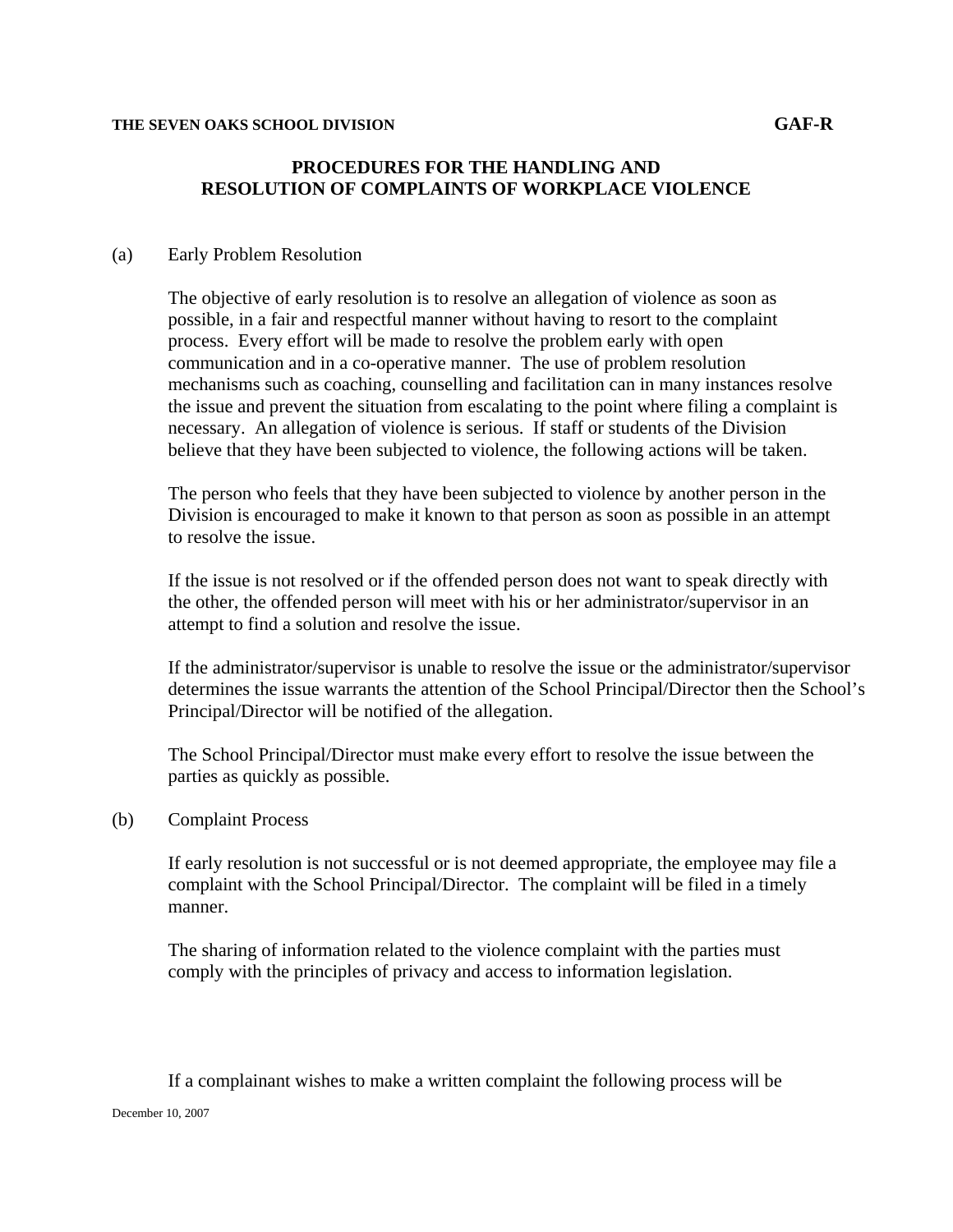### **THE SEVEN OAKS SCHOOL DIVISION GAF-R**

followed:

Step 1 – Filing a complaint

The complainant submits a complaint in writing on the Report of Violence form to the School Principal/Director or to the Assistant Superintendent – Personnel if the School Principal/Director is the subject of the complaint.

Step 2 – Acknowledgement of the Complaint

Upon receipt of the complaint the School Principal/Director acknowledges receipt Of the complaint in writing to the complainant and copies the acknowledgement to the school's liaison Superintendent. The Report of Violence form must be received within the school year which it occurs.

The School Principal/Director informs the respondent that a complaint has been received and provides him/her with the particulars of the complaint in writing, including the allegations.

Step 3 – Review of the Complaint

Once the complaint has been acknowledged the School Principal/Director reviews the complaint.

If the School Principal/Director is able to conclude from this initial review that the complaint is not related to violence, he or she informs the complainant and the respondent in writing and re-directs the complainant to the appropriate avenue of recourse or suggests other means of resolving the issue.

If the allegations are related to violence, the School Principal/Director reviews what efforts have been made to resolve the problem.

Step 4 – Investigation

The School Principal/Director will begin an investigation into the complaint and will interview the complainant, the respondent and any witnesses. The School Principal/Director then writes a report that states his or her finds and conclusions.

Step 5 – Decision